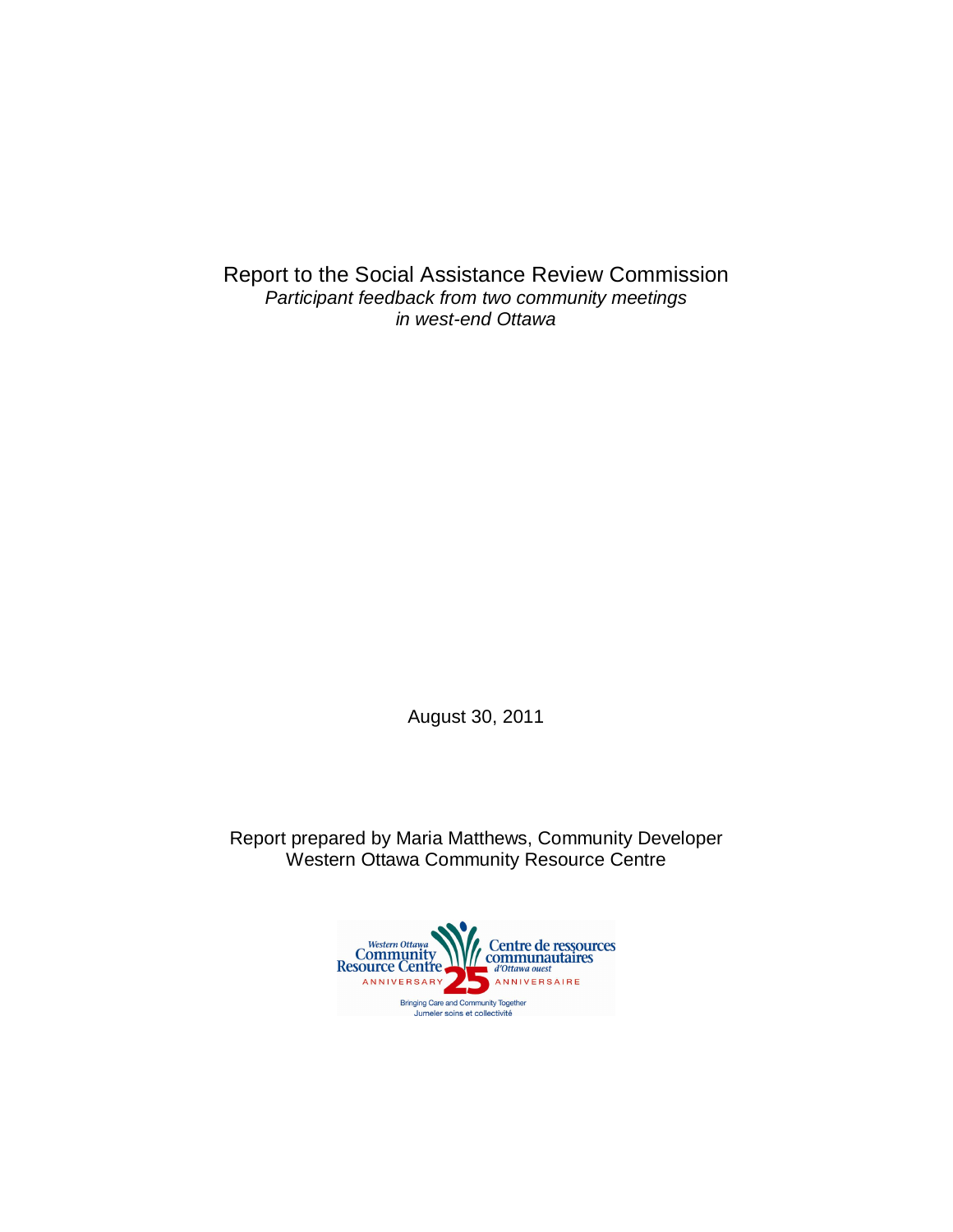

## **Table of Contents**

- Acknowledgements
- Background Social Assistance Review Commission
- Western Ottawa Community Resource Centre involvement in the Social Assistance Review
- Western Ottawa Community Resource Centre (WOCRC) and West End Legal Services of Ottawa (WELS): Who we are
- WOCRC Next Steps
- Participant feedback and **recommendations** from Community Meetings
- Participant evaluation of Community Meetings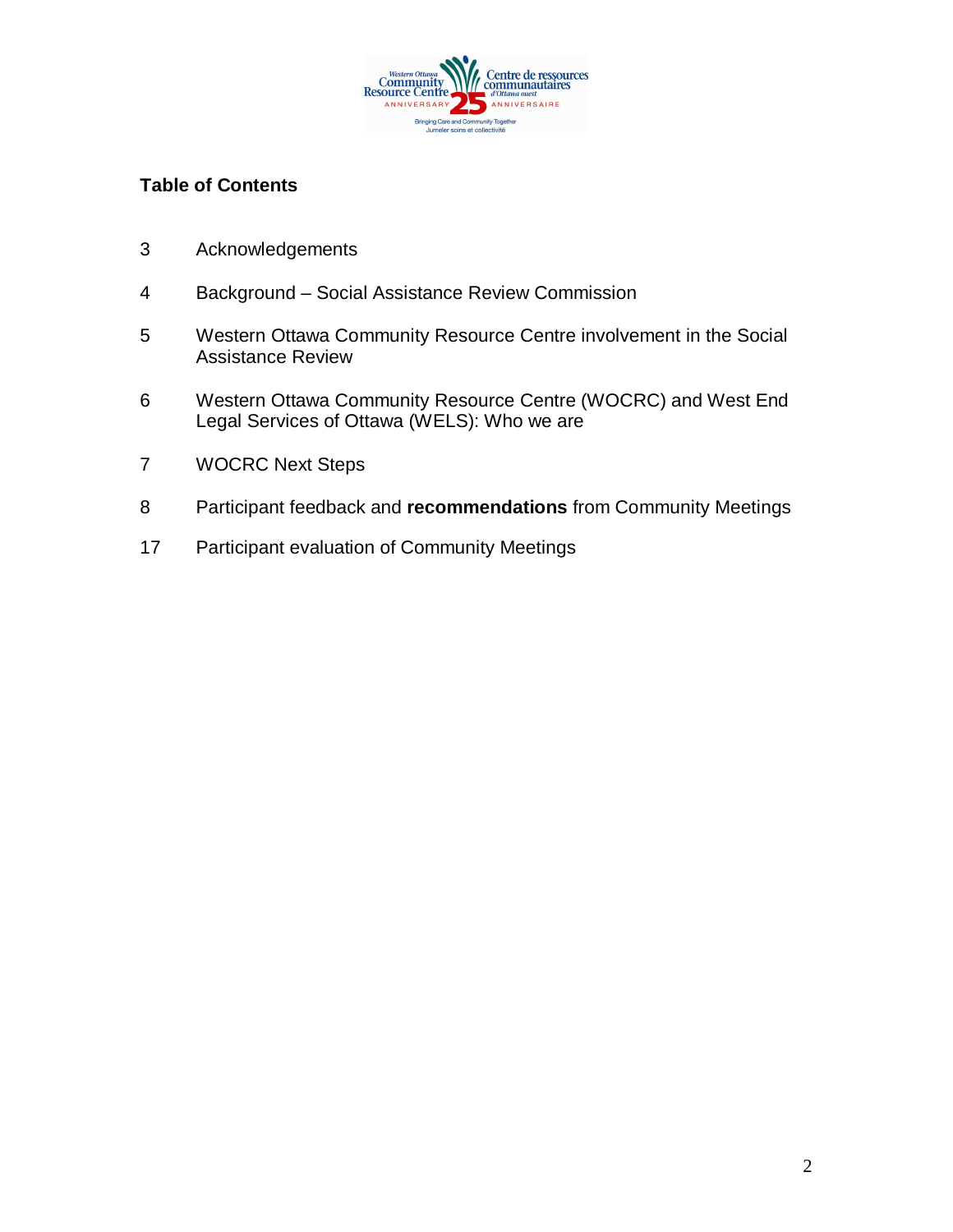

#### **Acknowledgements**

West End Legal Services of Ottawa and Western Ottawa Community Resource Centre wish to express our grateful appreciation to the residents, groups, organizations and support services, for your enthusiasm and dedication to joining this important dialogue in review of Ontario's system of Social Assistance.

Your honest, sincere, knowledgeable, and insightful contributions were invaluable in the development of this report and in our ongoing advocacy efforts in the Social Assistance Review Commission process.

Respectfully,

Sylvia Chapman, West End Legal Services (613-596-1641)

Maria Matthews, Western Ottawa Community Resource Centre (613-591-3686 ext. 256 or matthews@wocrc.ca)



WEST END LEGAL SERVICES OF OTTAWA/ SERVICES JURIDIQUES DE L'OUEST D'OTTAWA

Centre de ressources **Community**<br>
Resource Centre, ANNIVERSAIRE ANNIVERSARY Bringing Care and Community Tog<br>Jumeler soins et collectivité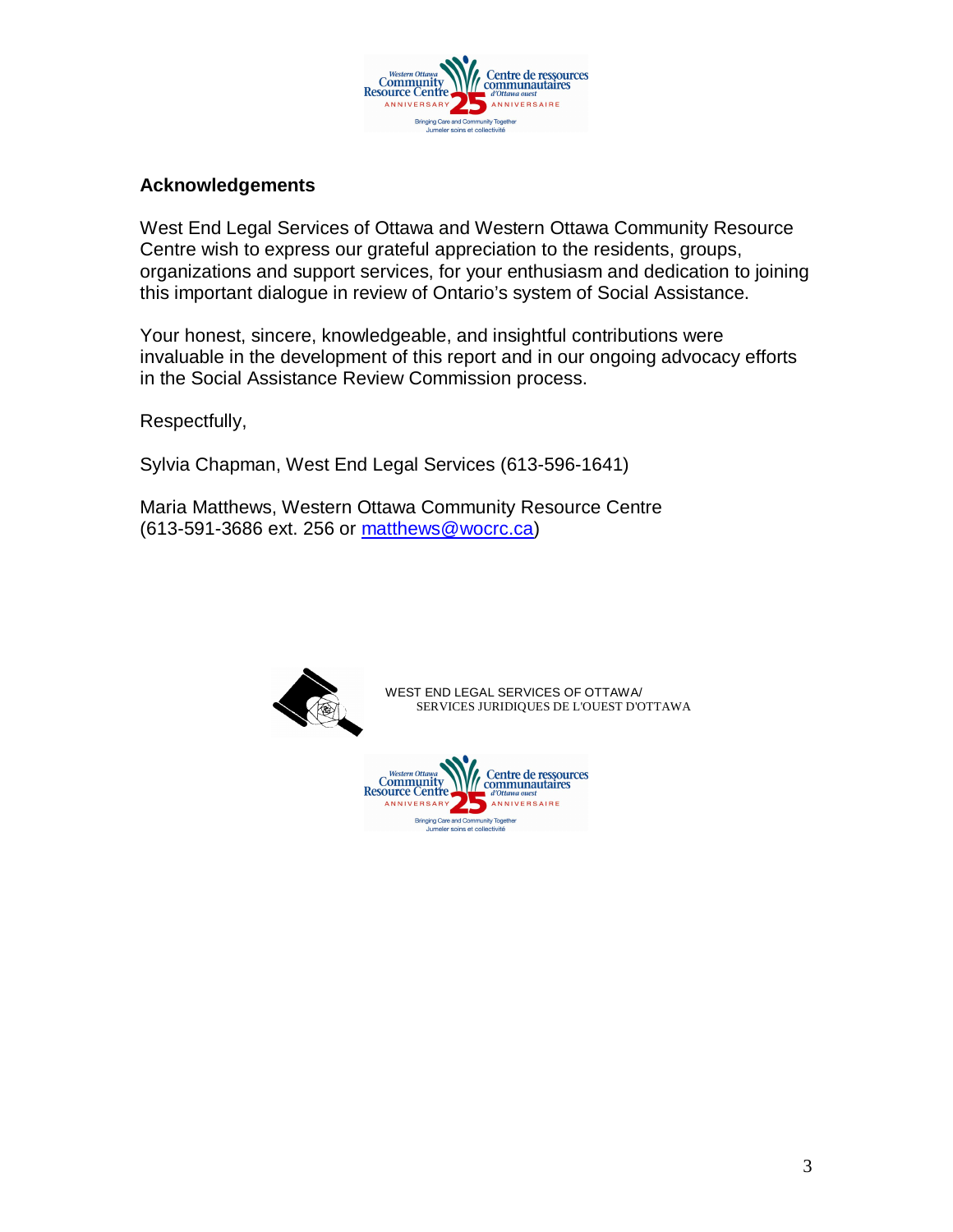

## **Background – Social Assistance Review Commission**

In the 2008 Poverty Reduction Strategy, the Ontario government committed to a review of social assistance and in 2009, an Advisory Council was established to provide advice on how the review should be conducted. In its June 2010 report, the Council called for a broad review and as a result, an independent Social Assistance Review Commission was appointed by the Ministry of Community and Social Services in December 2010.

In June 2010, the Commission released its Discussion Paper, describing a 'vision of a 21<sup>st</sup> century income security system that enables all Ontarians to live with dignity, participate in their communities and contribute to a prospering economy<sup>1</sup>. The Commission began traveling the province to attend numerous community consultations for feedback and dialogue, particularly with people having lived experience with social assistance as well as with organizations, groups, service providers, and so on, that connect directly with people impacted by social assistance. In addition, the Commission has agreed to consider any input received prior to September 1, 2011.

The Commission plans to release an Options Paper in November 2011, with further community consultations taking place in January/February 2012. The Commission has to prepare a final report that makes recommendations to government by June 2012.

 $\overline{a}$ 

<sup>&</sup>lt;sup>1</sup> Retrieved from A Discussion Paper: Issues and Ideas. Commission for the Review of Social Assistance in Ontario, pg. 7 (http://www.socialassistancereview.ca/commission-publications)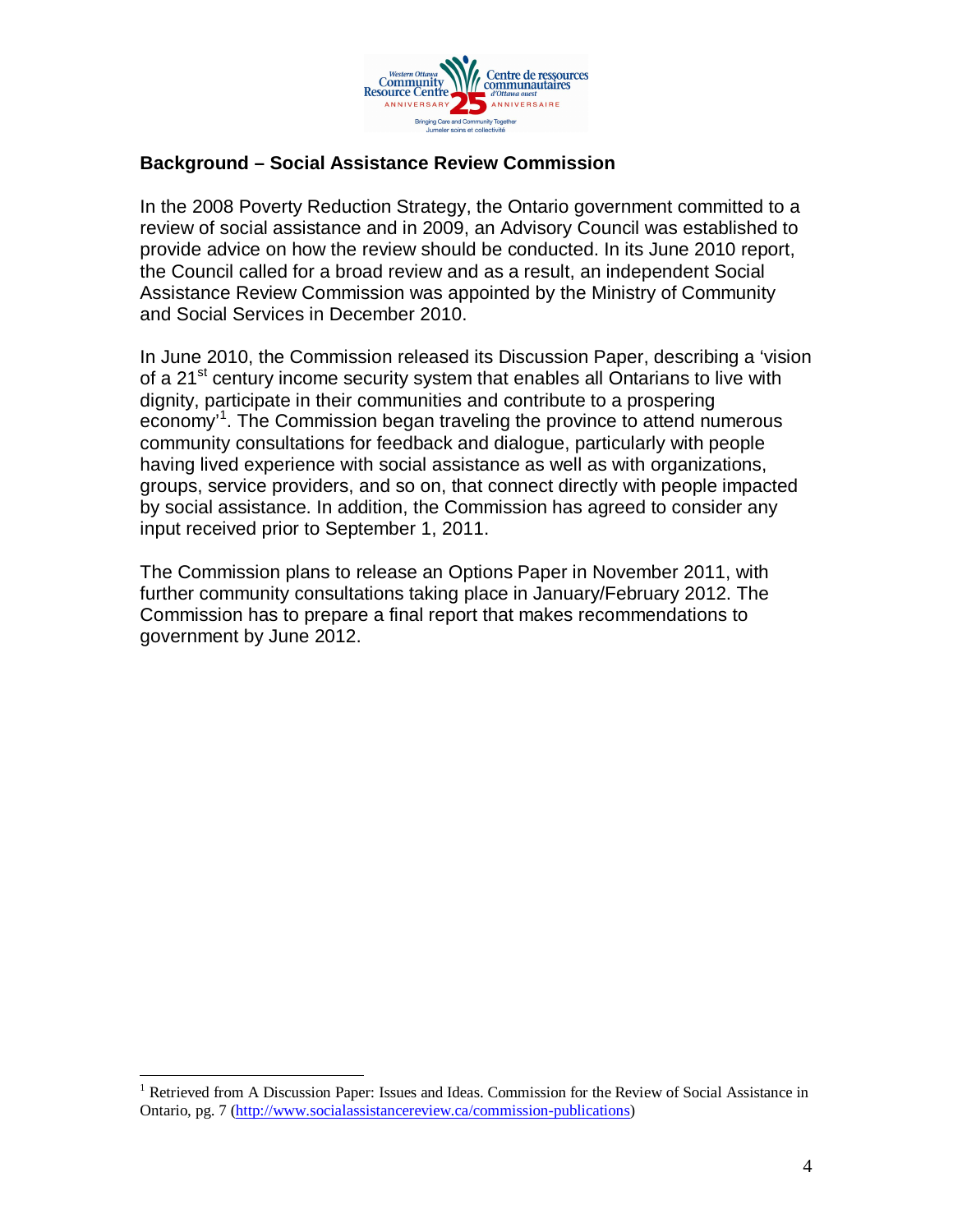

## **WOCRC involvement in the Social Assistance Review**

Locally, the Western Ottawa Community Resource Centre (WOCRC) participated with the Coalition of Community Health and Resource Centres of Ottawa along with the Income Security Advisory Centre, Campaign 2000, and other local and provincial groups, to bring a workshop to Ottawa in June 2011 for women living on low income. WOCRC further participated in the Commission's downtown Ottawa community consultation in July 2011.

Given the importance of this opportunity for the government to hear from people having lived experience with low incomes, WOCRC went to work to bring another consultation to the west-end of Ottawa in hopes of making it more accessible to people living in the suburban and rural communities. Collaborating with the West End Legal Services of Ottawa (WELS), WOCRC planned and facilitated two community meetings in Kanata in August 2011. This paper is a compilation of responses, feedback, and dialogue recorded during those two community meetings.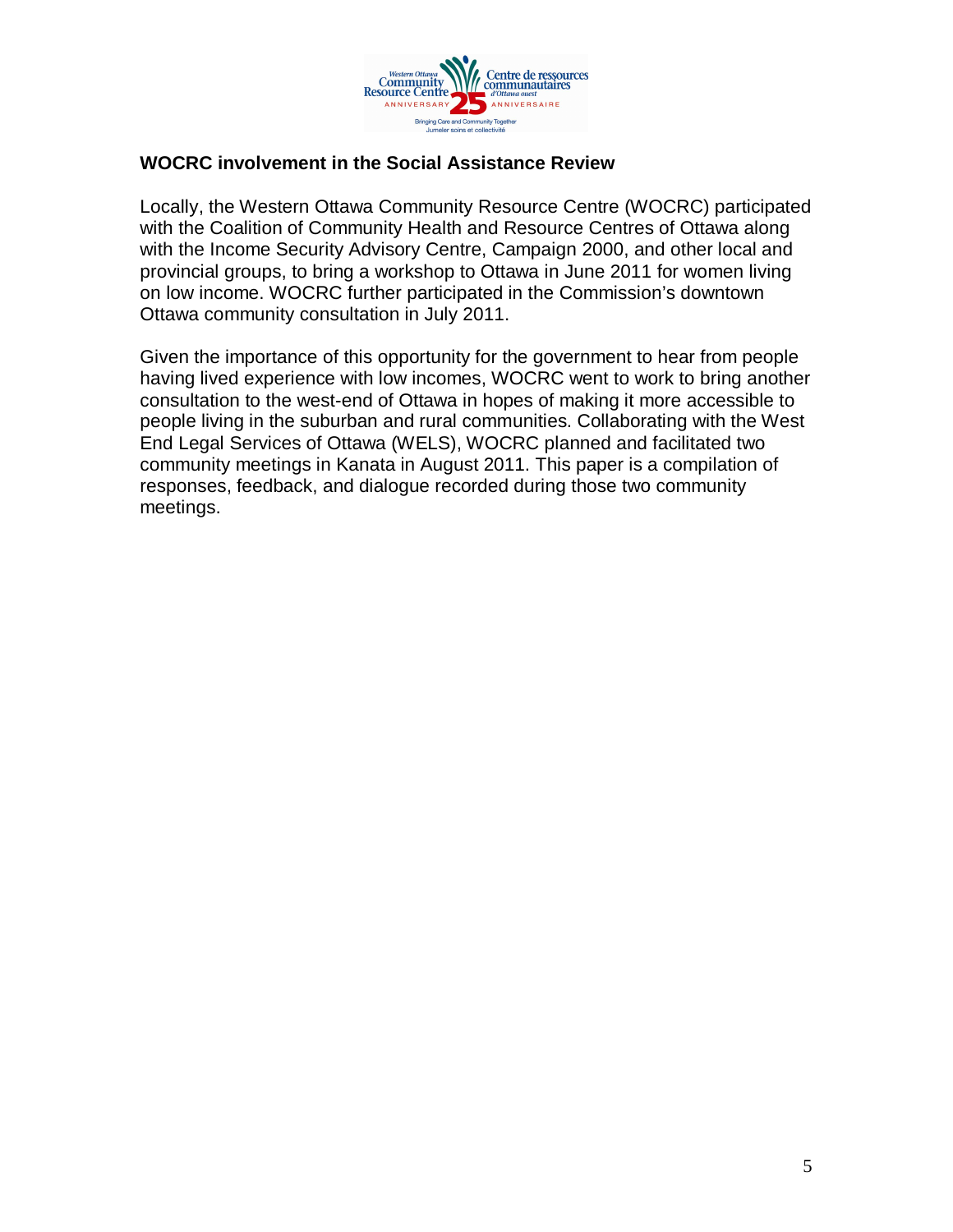

#### **Western Ottawa Community Resource Centre and West End Legal Services of Ottawa: Who we are**

Western Ottawa Community Resource Centre is a non-profit charitable organization incorporated in 1986, one of fourteen Community Health and Resource Centres in Ottawa. WOCRC provides a vast array of community, health and social services and programs to benefit individuals of all ages in the Goulbourn, Kanata, and West Carleton areas. WOCRC also offers community support services to residents of Nepean. WOCRC envisions a future in which Western Ottawa is comprised of vibrant, safe, healthy communities where everyone has access to the services and resources they require for their health and well-being<sup>2</sup>.

West End Legal Services of Ottawa is a community legal clinic that has been serving low income residents who live in the west end of Ottawa, since 1981. WELS is a non-profit corporation with operations overseen by a communitybased board of directors, working with individuals, groups and service providers to make justice more accessible. WELS is part of a network of 79 provincial legal clinics funded by Legal Aid Ontario $3$ .

Together, WOCRC and WELS planned and facilitated two community meetings in Ottawa's west end, providing residents, groups and organizations an opportunity to share their views on social assistance, housing, child care and education.

 $\overline{a}$ 

<sup>&</sup>lt;sup>2</sup> http://www.wocrc.ca/en/about-us.aspx

<sup>&</sup>lt;sup>3</sup> http://www.westendlegal.ca/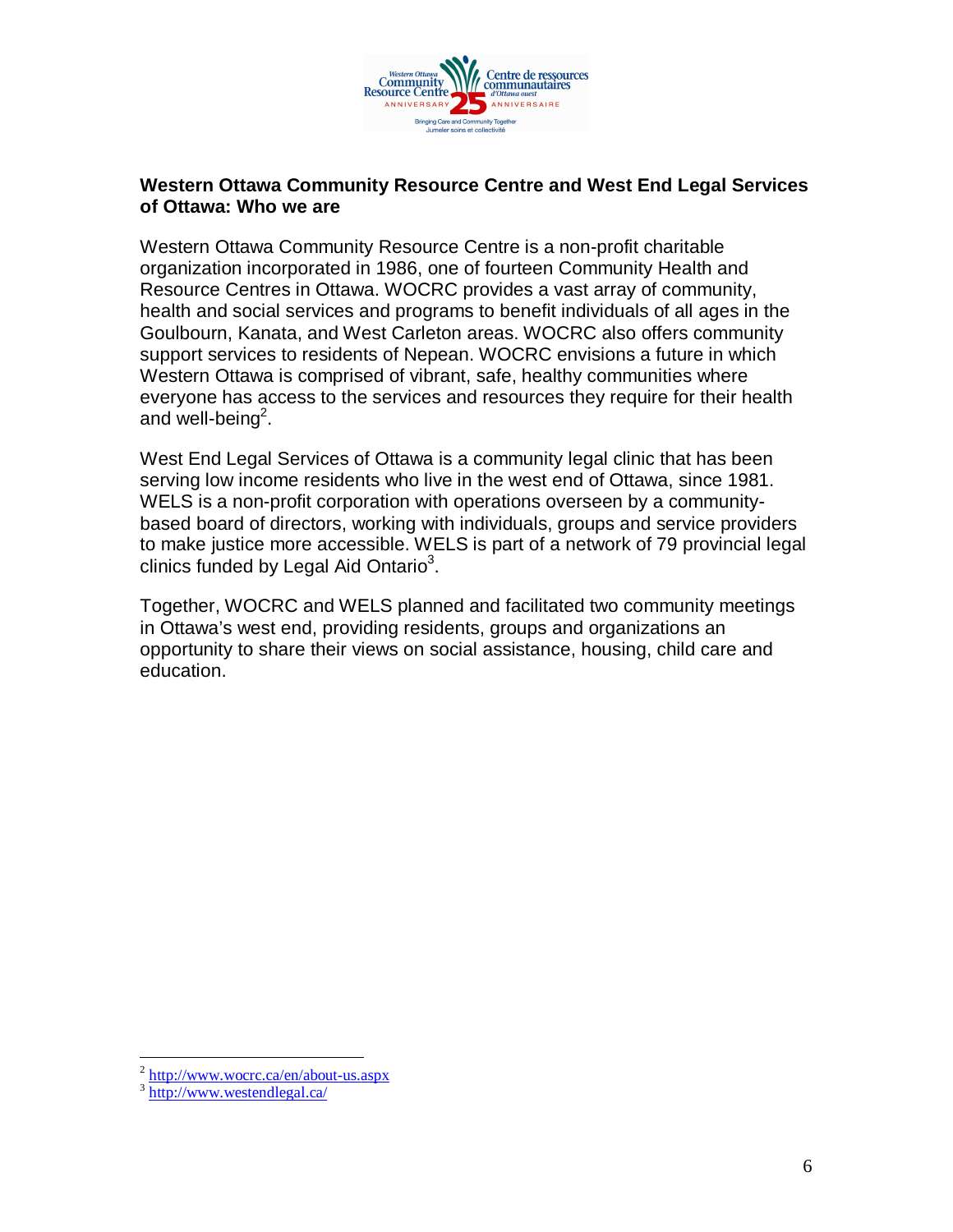

## **WOCRC Next Steps**

WOCRC will submit this paper to the Commission before the feedback deadline of September 1, 2011. WOCRC has committed to sharing this paper with all participants of the two community meetings held in August, 2011, as well as present the paper to its Board of Directors and share it on the website: www.wocrc.ca. WOCRC is committed to continuing this dialogue and helping to raise awareness of the feedback provided by the west-end community.

In collaboration with West End Legal Services of Ottawa, WOCRC plans to host another community meeting once the Commission's Options Paper is released, sometime in January or February 2012. Increased outreach and advertising will be done for future meetings, in response to participant's feedback from the August 2011 meetings.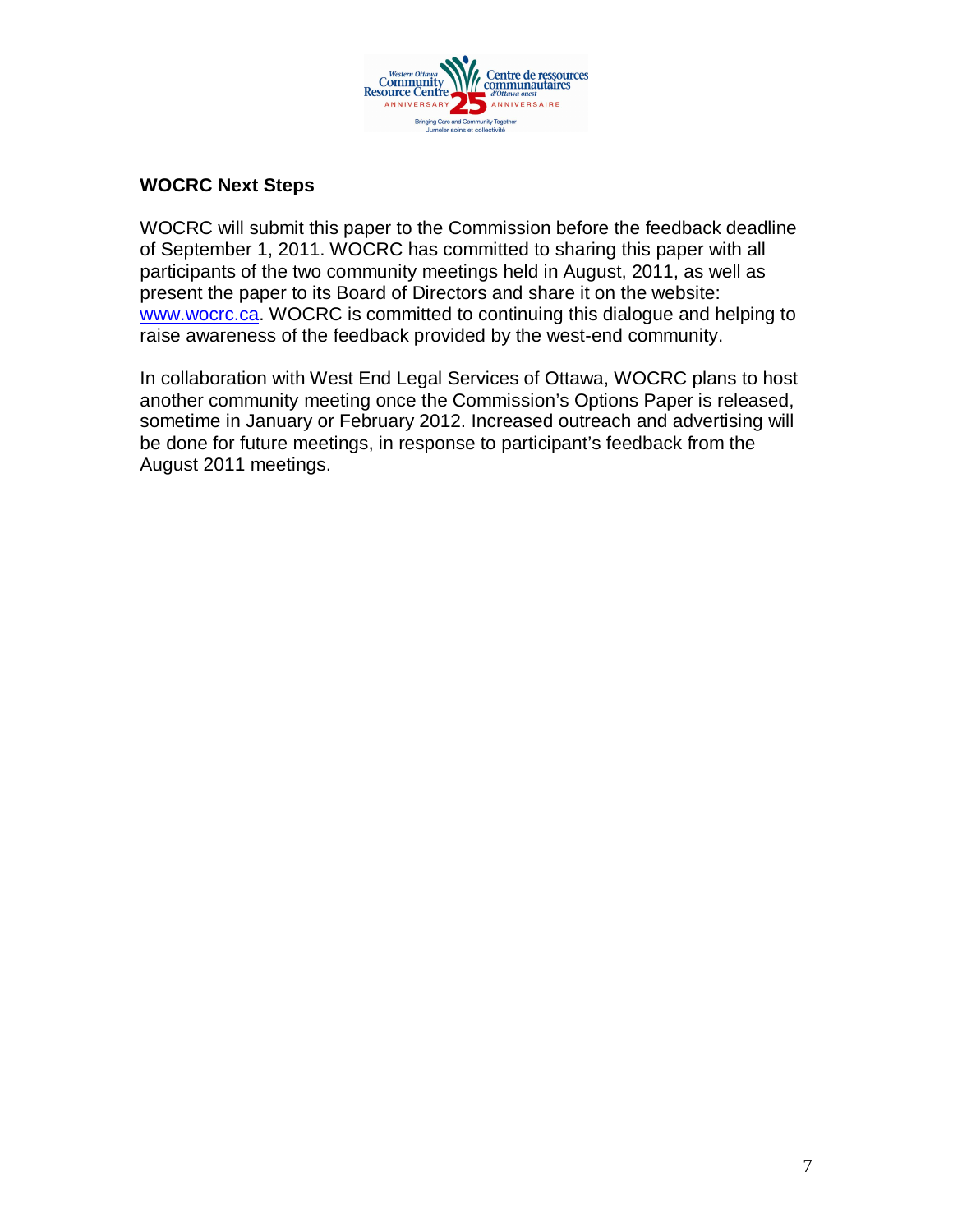

## **Participant Feedback and recommendations from Community Meetings**

## **August 25 and 26, 2011**

In total, eleven (11) community residents living on social assistance (e.g. Ontario Works or Ontario Disability Support Program) attended the meetings and shared their valuable time and feedback. In addition, nine (9) service providers participated in the local meetings. Organizations represented include WOCRC (Violence Against Women, Counselling Services, Chrysalis House shelter for women and their children, and Housing staff representatives, along with WOCRC Executive Director), Kanata Food Cupboard, Community Child Care, Ottawa Public Health – Rural, Rotary Club of Nepean-Kanata, and Hirondelle Educational Resources. Numerous others were interested but unavailable; they are included in a network of information-sharing regarding the Social Assistance Review.

Both community meetings were aimed at engaging community dialogue and feedback, using a basic outline for discussion questions. The following is a compilation of responses and overarching **recommendations**, framed within four main themes as adapted from the Commissions' Workbook<sup>4</sup>:

- Visioning (Issue 4: Viable over the Long Term)
- Rules (Issue 3: Easier to Understand)
- Employment Supports, Education, and Training (Issue 1: Reasonable Expectations and Necessary Supports to Employment)
- Money / Rates (Issue 2: Appropriate Benefit Structure)

# **Visioning (Issue 4 - Viable Over the Long Term)**

*If you could change one thing about OW/ODSP, what would it be?* 

- more child care / subsidies for families, especially special needs
- Federal Tax Credit; calculation regarding income deductions needs to consider tax credits at all levels of government and the person's eligibility for the tax credits (e.g. not all ODSP recipients are eligible to the Federal credit for persons with disability)
- not enough money/supports; overburdens other agencies/services
- need to be able to attend higher education with goal of sustainable income – choices / opening doors
- lack of health benefits in low income jobs; need for ongoing health benefits
- more assistance when people are in crisis before in need of OW / ODSP benefits

 4 Adaptation of materials retrieved from Income Security Advocacy Centre: Facilitator's Guide for a Workshop on the Social Assistance Review (http://sareview.ca/isac-resources/facilitators-guide/)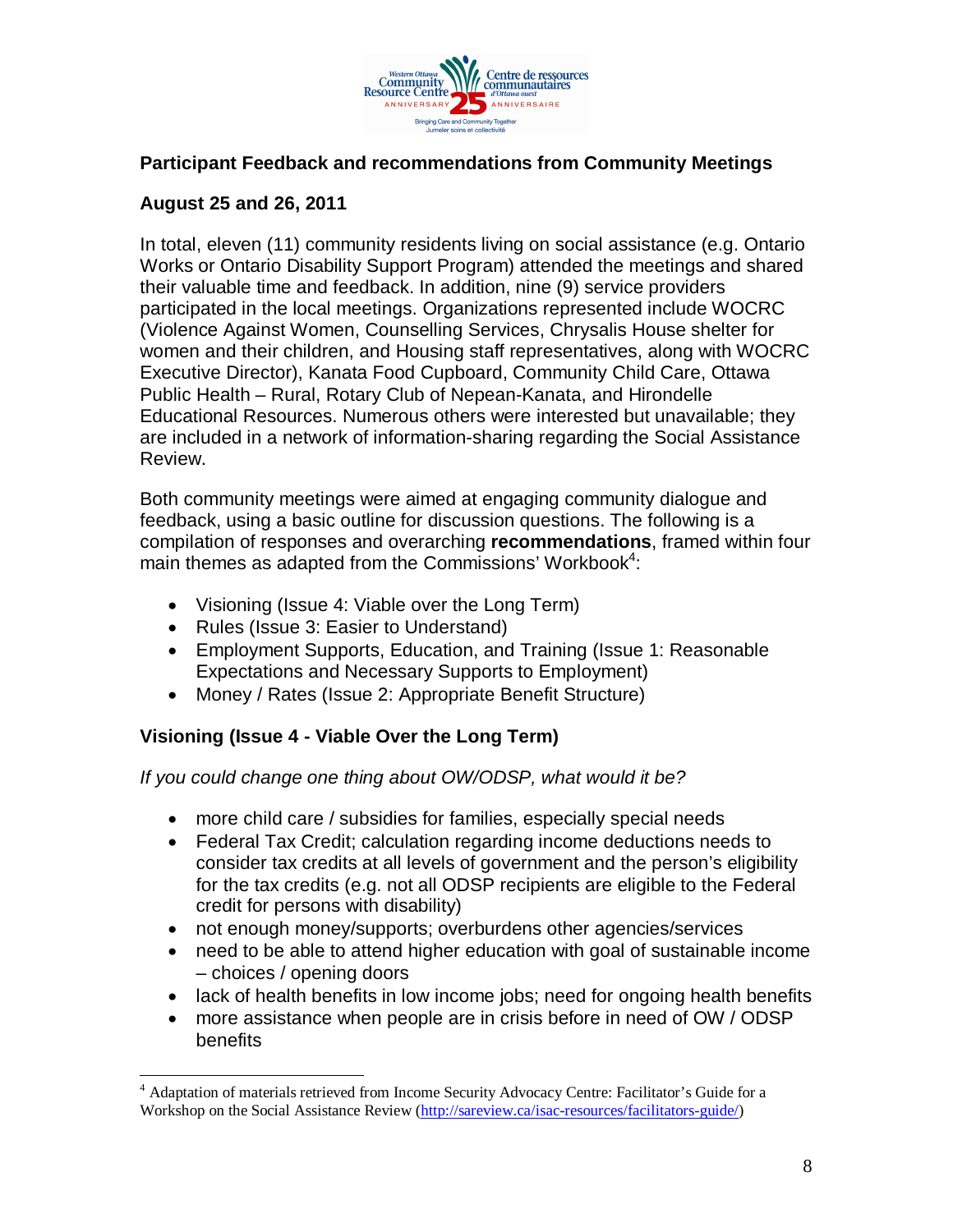

- community awareness about benefits /supports; need to sensitive to specific family circumstances
- amount of money; rate; standard of living
- awareness of actual expenses, e.g. internet, home ownership, insurance
- savings/assets rules are too punitive; not allowed to have assets
- support starting business
- too many rules
- ODSP processes more transparent; more accountable
- ODSP workers as advocates (e.g. give referrals to programs) vs. adversaries (policing role)
- Caseloads too high
- Many programs specific to kids / families. What about single men or single women? Some groups fall through the cracks.

## *What do you think the purpose of social assistance should be?*

- Vision: create policies supportive of all people; make it equitable; increase awareness and reduce stigma
- Include values/beliefs training and philosophy and overarching quiding beliefs that move away from fraud focus (punitive).
- Assume that people are honest as a starting point (people have to get around the need for survival). Start from scratch instead of trying to work within current flawed system
- Support idea of 'community' and build public support for community
- Look to successful past stories, e.g. from Aboriginal philosophies of communities and people helping people
- Less view on individuals and fraud
- More advocates, less adversaries
- Ensure a dignified quality of life; fix the elements necessary for quality of life and then focus on the abilities and desires of clients
- Increase flexibility, individualize process for individual scenario and needs (e.g. Family moving in together for support, share costs, and for increased self-care and overall health and wellbeing)
- Integration of services, e.g. housing, social services, etc.
- Recognize importance of participation in community events and leisure, e.g. cultural, linguistic, and in general, sustainable and grassroots community-building that starts from people gathering and being together.
- More integrated system with child care subsidies
- Program that encourages stable, happy families
- Program encourages higher education and long term stability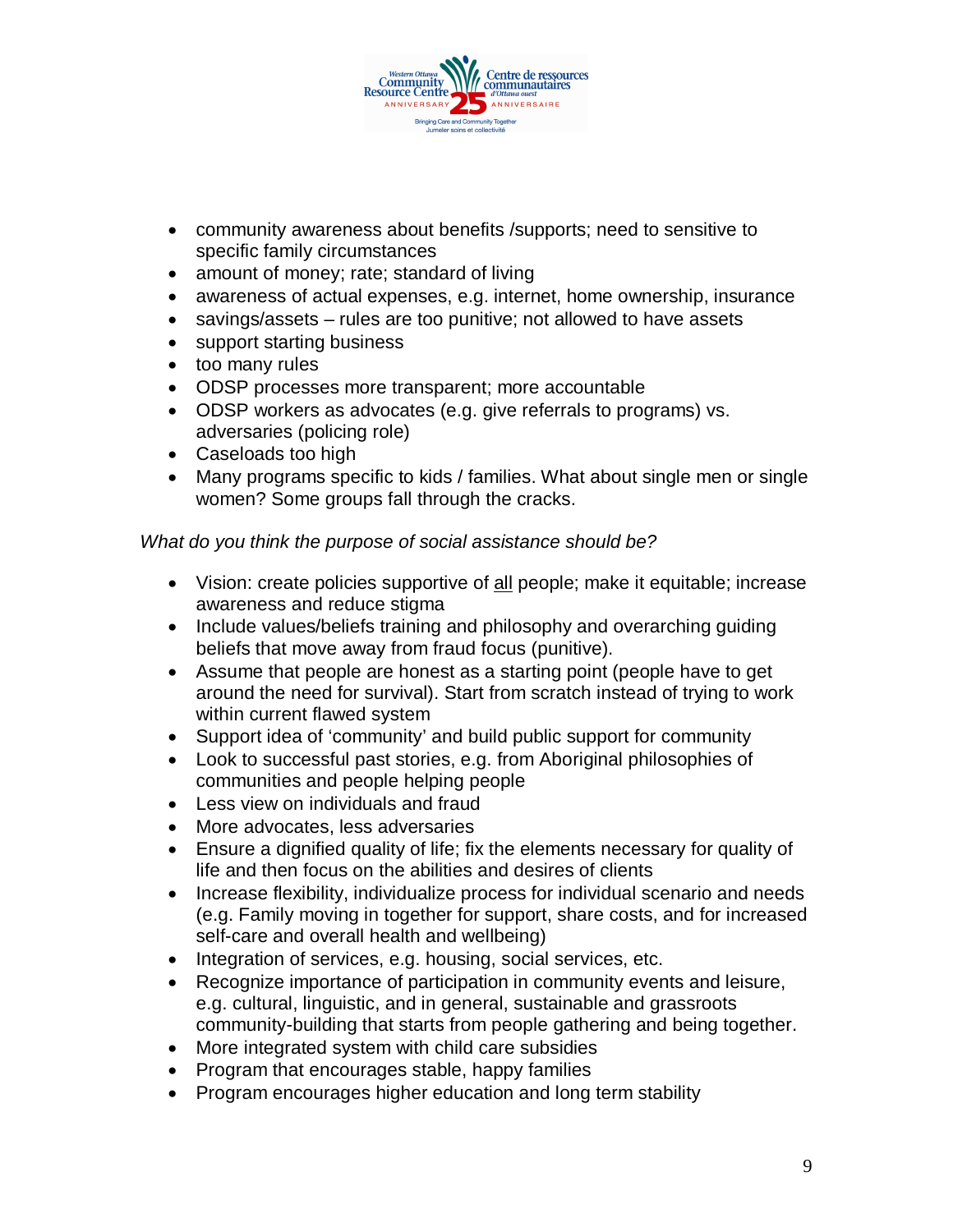

- OW/ODSP/EI different purposes:
	- o OW/ODSP should be one program with more discretionary benefits (OW) and more money (ODSP)
- Special Diet not cutting programs people need. Need to think long term vs. short term (e.g. people get sick without adequate benefits  $=$  get worse and places more burden on other sectors, such as medical sector)
- Lack of awareness. People should be told of programs and resources specific to their needs; system should share information
- Less like a factory, more personalized. Less referrals to other places; make it a one-stop-shop.
- Need to focus on basic personal needs before a person can go out to work
- Glasses/dentures lists of where to go first, etc.
- Less regional differences regarding medical and dental benefits
- Refer to reports, e.g. CMHA concrete recommendations on Mental Health from Senator Michael Kirby, Poverty reports on housing and employment
- Improve ODSP dealings with mental health more effectively
- Increase worker awareness / mental health sensitivity
- Focus on taking people out of poverty instead of pushing them into poverty / keeping them in poverty.

#### **Recommendation**

Assume people are honest. Create equitable policies inclusive of all people. Help move people out of poverty. Be responsive to current economic realities e.g. employment, actual cost of housing, nutritious food. Be transparent and accountable. Ensure a dignified quality of life, supporting people in their abilities. Encourage long-term, sustainable health and wellbeing, including access to leisure and recreation. Recognize and support the integration of systems, e.g. increase public support for 'community-building', decrease stigma of poverty and disabilities, and link with child care subsidy system, education, employment and housing sectors.

#### **Rules (Issue 3 - Easier to Understand)**

*Tell us about rules that aren't working for you and the impact each rule has had on your life and your family.*

- No deductions from working income until certain amount (50% is disincentive). Should be sliding scale by income/month
- **•** Remove disincentives to working  $-$  e.g. claw-back for income earned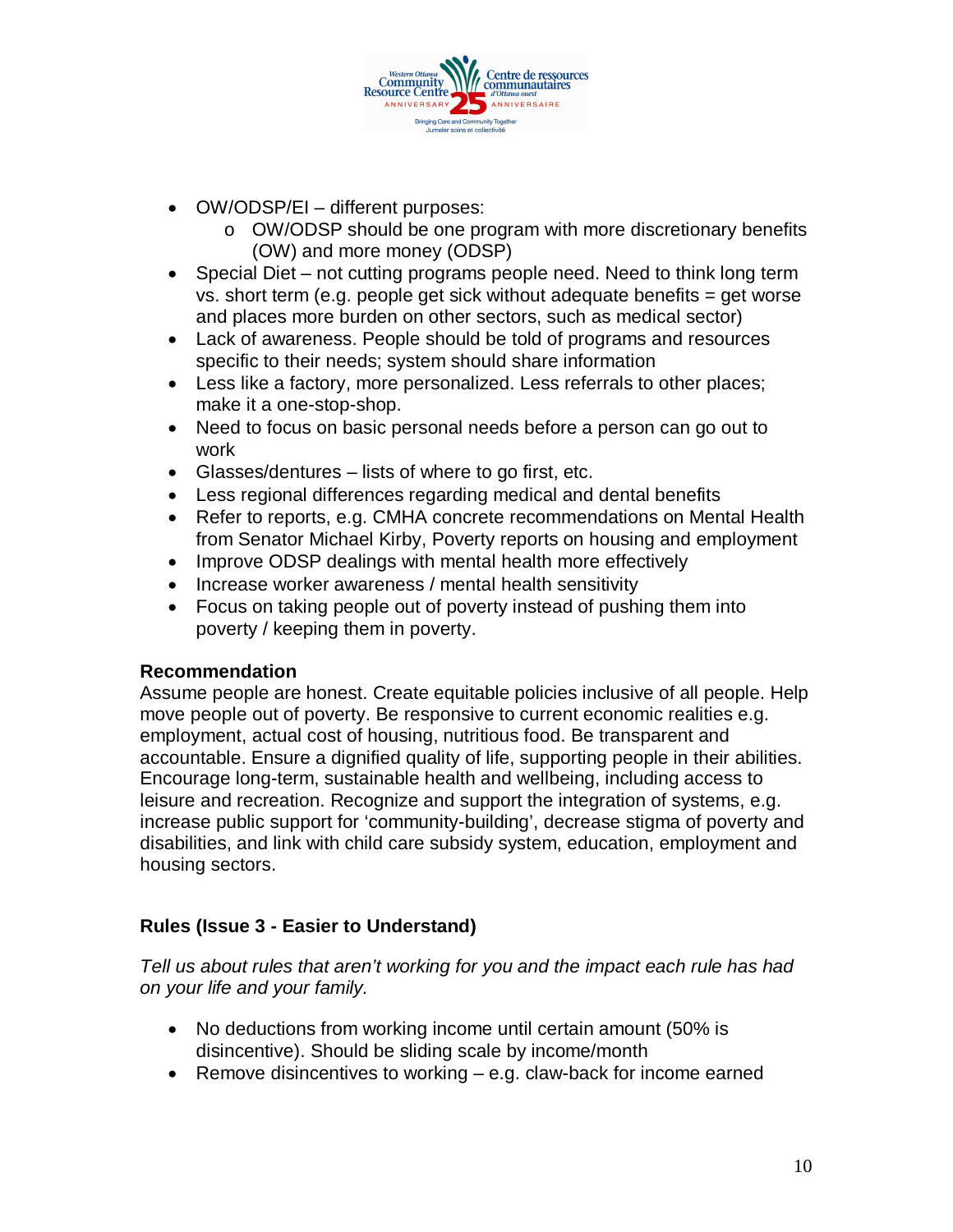

- Have a grace period to allow time to do the work, try the work, and stay in the work if that is possible (e.g. especially important for ODSP / Mental Health recipients)
- Remove rule that punishes people for losing their jobs or quitting
- Reduce the number of rules, make it more transparent, make it easier for public to access and understand the rules
- Improve communication awareness, consistent messaging / workers awareness of rules / simplify rules / make rules available and accessible, e.g. not everyone has internet
- Increase awareness of ODSP requirements in medical community
- Increase consistency province-wide; also need for flexibility, recognition specific needs in area/region
- Lower caseloads for workers study on caseloads needed to examine number of cases and amount of time required to deal with each recipient's needs with a goal to determining caseload with maximum efficiency and necessary individual supports
- Sustainability should not be about caseloads and cost but about value
- Workers low paid, some work double shifts, leads to illness, impacts recipients when workers turn-over and are off on sick leaves
- There is a fear of dealing with workers too much paperwork e.g. sometimes nothing has changed but there is a huge list of the same questions asked over and over. Only ask for changes to avoid duplication (e.g. person with low literacy level receives assistance to report to ODSP monthly on her income, although her monthly income has not changed over time, or money is spent on annual file reviews although simply asking if there are any changes would often be more efficient)
- Have workers come to group living homes, e.g. retirement homes, when people need it or there are several recipients there
- Less focus on fraud and punitive rules
- Shorten appeals process and make it less complicated; quicker with responses
- Increase medication coverage; more holistic, more flexible (decrease and simplify rules). Should not be limited to generic or most expensive medications if a doctor prescribes something; allow physician flexibility to add medication that is not on the 'list'
- Need dentures, medical, basic needs consistency medical supplies, dentures, eyeglasses, etc. Need individualized and responsive system, e.g. if your eyeglass prescription changes, you cannot go back for three years.
- Cover medical supplies (e.g. insulin covered but needles are not)
- Remove the requirement to prove need for medical supplies, e.g. *Depends* undergarments for incontinence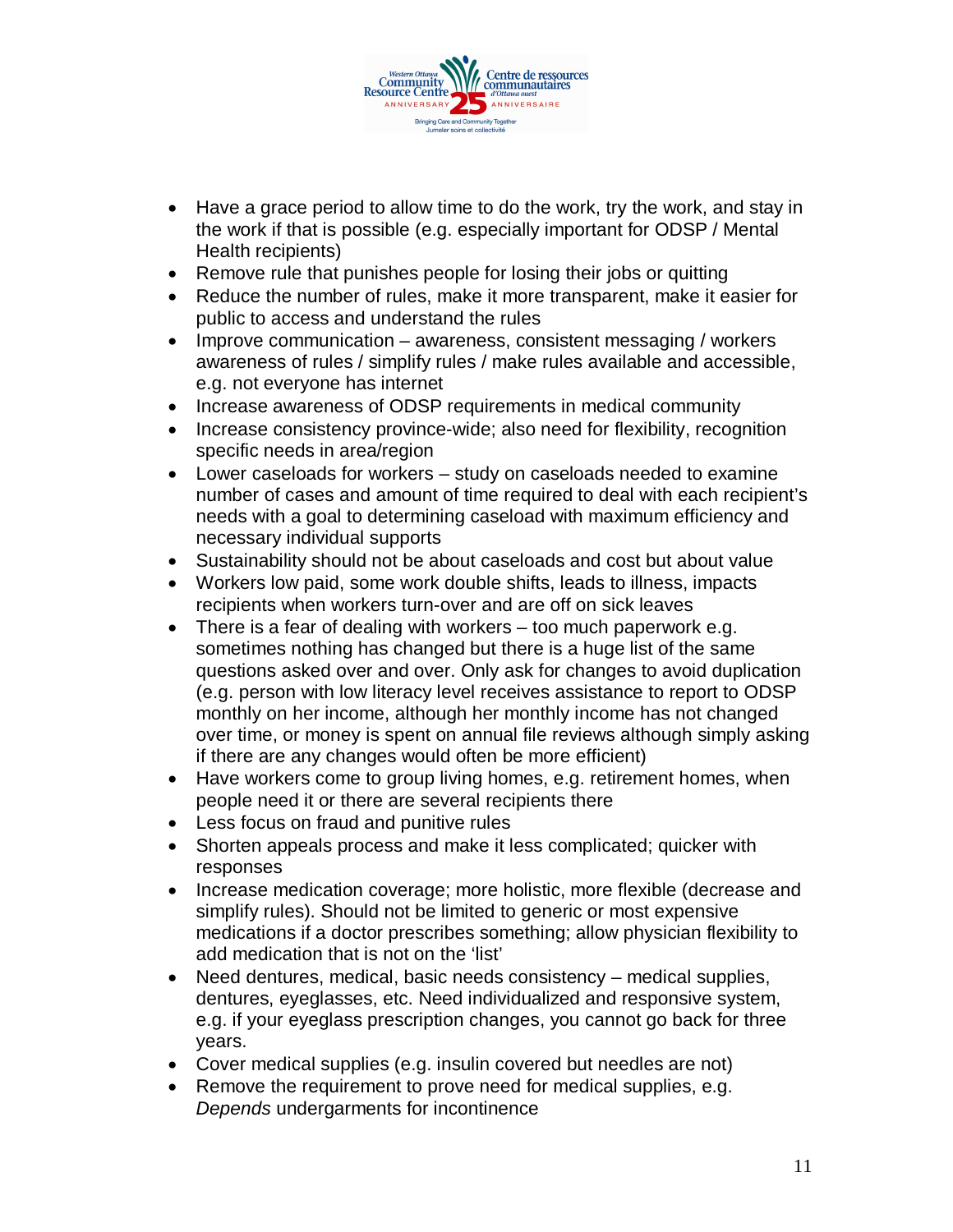

- Need more flexibility with drug card. In emergency, if there is a need for medication and your drug store is not open, you cannot get the medication. People should have their own plastic cards
- Assets need recognition of role of safe, affordable, quality housing in long-term sustainable health, including increased costs associated with home ownership, which is a lesser cost than rent (e.g. insurance, property taxes, maintenance). Need more than current Community Start Up Benefit in a two-year period as home ownership costs are ongoing.
- Increase flexibility to cost-share, e.g. allow for roommates, sharing groceries, etc.
- Recognize and validate social, community (e.g. cultural and linguistic) and family supports in role of long-term sustainable health
- Remove punitive rules, e.g. travel limits and time limits for travel (what if someone else paid for the out-of-country trip? What if there was a family emergency out of country?)
- Flexibility to review / change 'dumb' rules, e.g. take money away from paying system to look into fraud and put it somewhere useful in a system that assumes people are honest.

## **Recommendation - Easier to Understand**

Reduce and simplify the rules. Make rules accessible to the public and workers. Increase consistency and transparency in communication. Remove punitive rules and disincentives to work. Examine the impact of the worker-role on clients. Simplify and increase medical and dental coverage. Ensure asset and costsharing rules support long-term sustainable health and wellbeing. Improve asset rules to allow people to build assets as a safety net.

## **Employment Supports, Education and Training (Issue 1 - Reasonable Expectations and Necessary Supports to Employment)**

*What employment supports, education and training programs do you need to get the kind of career you want? What other supports do you need to be able to work or be part of your community?*

- Support to start a business, need to allow to hire staff, need deductions for having employees
- Give list of employment supports  $-$  give the list but not help making decisions: wastes time and energy. Need to have more than one chance in case first one doesn't work out.
- Education need to be able to access; not focused on jobs that are lowincome
- Tutoring supports through education
- Individualize system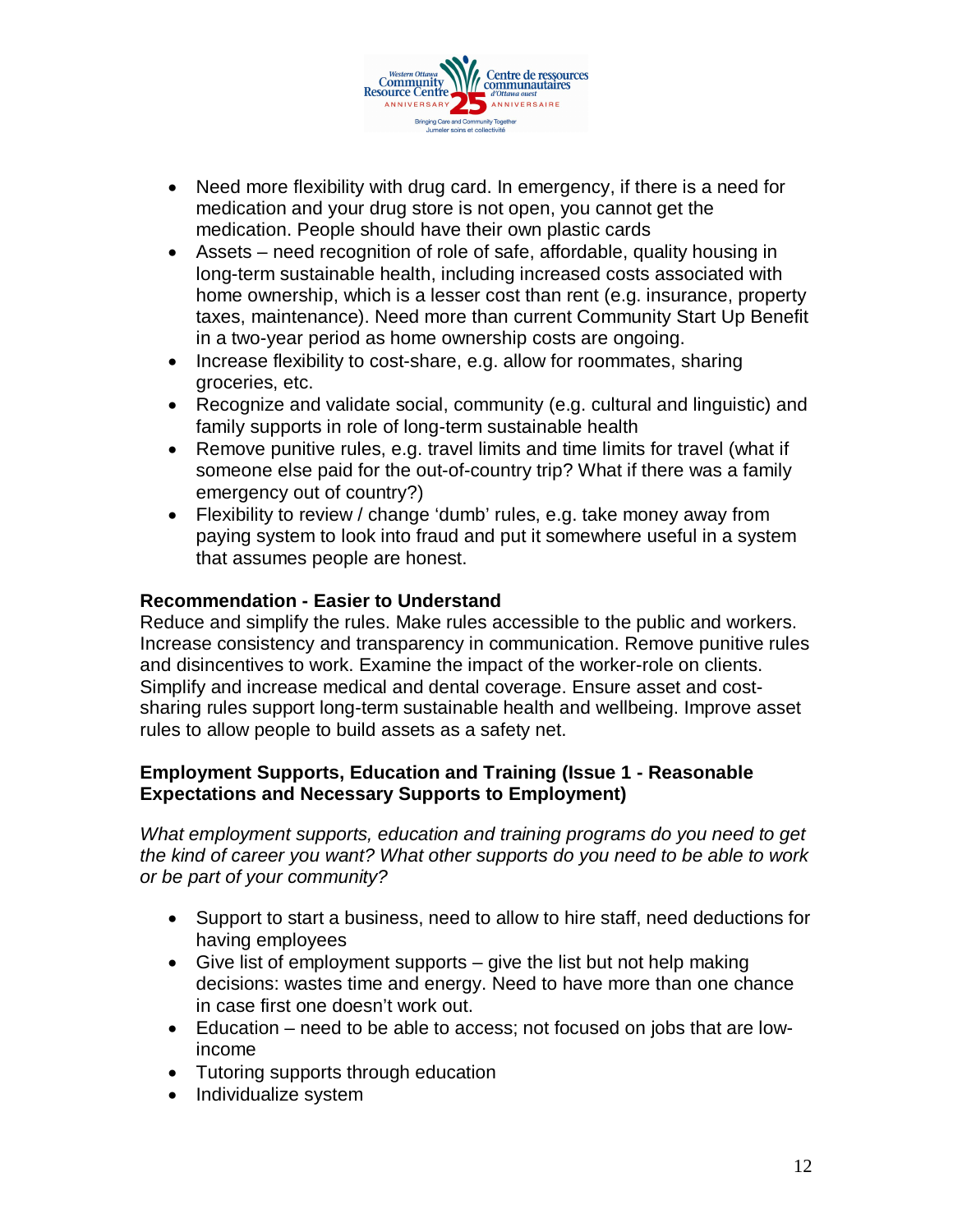

- Training with co-op (e.g. guaranteed employment) or directed at employment market where the jobs are
- Every business should have a person linked with disability community as a job advocate
- Skills assessment and employment matching needed
- Communication at level accessible by average person e.g. grade six literacy level
- Lots of programs at local colleges need system to address other barriers to physically get there e.g. child care needs, transportation supports, housing stability needed, or for people who for mental health or other reasons cannot physically get there (e.g. other learning opportunities and approaches)
- Illiteracy basic literacy programs should be available, for example, for newcomers.
- Programs should be available per the interest and career avenue of the person; plans should be developed for career advancement and training as desired by the individual
- More awareness of economic reality re. difficulty finding jobs with high level of education – contract type jobs are up, etc.
- Ongoing health benefits very important
- Many people told to stay home (especially where there are high child care needs) – need more incentives to pursue employment and education
- More support in changing jobs or moving to a better paid job, etc.
- Recognition and value and incentives for volunteer work networking and skills obtained are invaluable; increased self-esteem; self-motivated and self-directed. Volunteerism should be supported with clothing and transportation benefits.
- Employers look twice at recipients, especially ODSP, mental illness. Need clothing, attire (e.g. for women living in shelter after fleeing violence in relationship).
- Private sector concern re. hiring 'disabled' need more business partnering, incentives. ODSP/disability labels impact hiring (need affirmative action/accommodation to be enforced, or benefits to employers to hire, need awareness raising re stigma and disability
- Barriers: right type of attire, even at stage of going to interview (shaming, vulnerability before even getting to the interview); transportation; stable housing, childcare/health (basic needs to be stable first before being able to pursue employment/career)
- Public perception needs to be counteracted knowledge, information, advocacy (social assistance system plays a role in this)
- $\bullet$  Employment supports fit people into the program vs. programs focused on that individual's needs, skills and interests; supports to focus on person and what he/she wants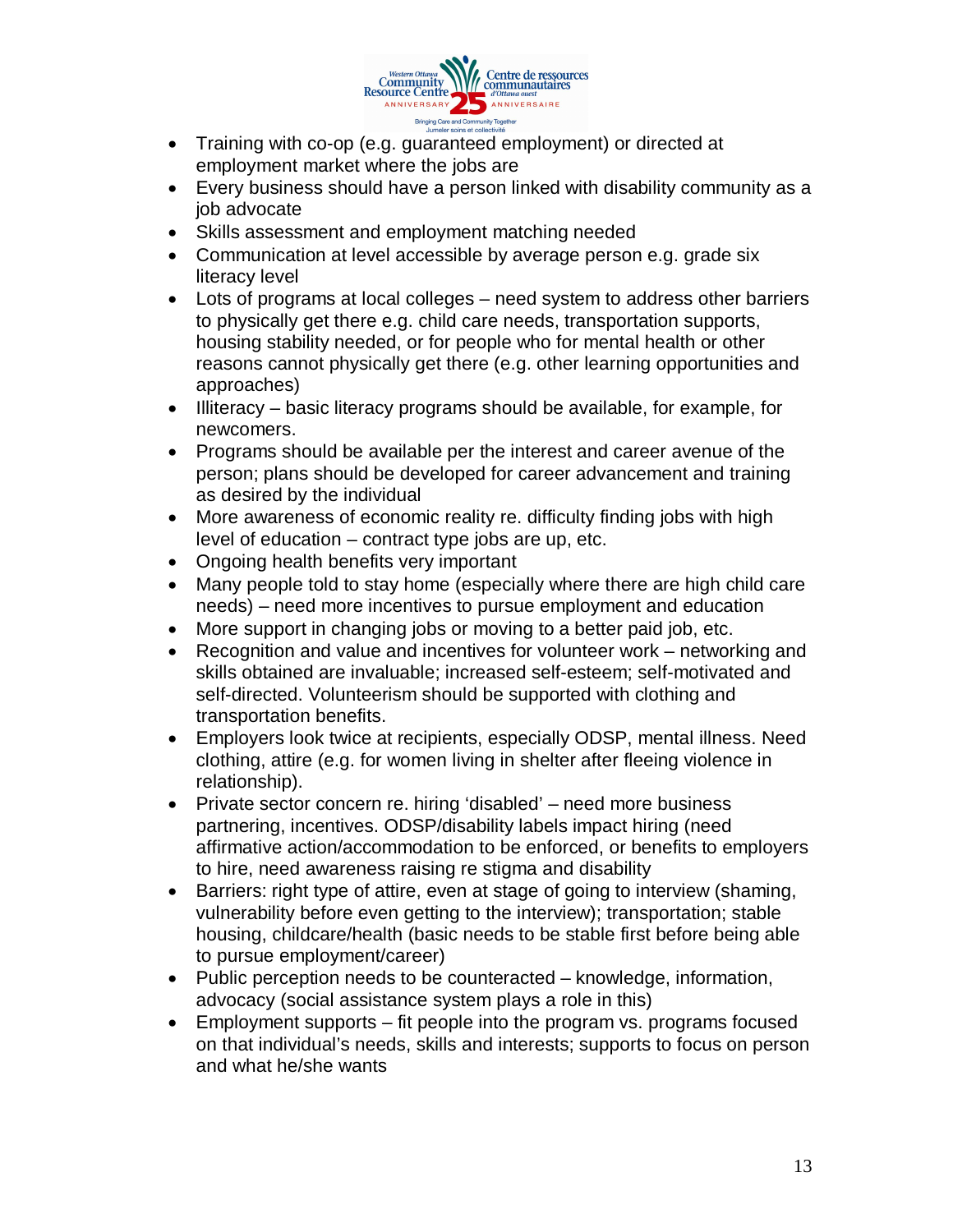

- More supports for seniors so not having to work so long and financially vulnerable (trickle-down effect)
- Evaluation re. numbers decreased. Should be looking at long term numbers instead. Focus on long-term security vs. short term
- Rural accessibility is further barrier. Need awareness re. accessing opportunities. Need car/gas/insurance, etc. ; cannot access these on social assistance
- Para transpo and services for people with disabilities being cut back difficult to access. Result is cannot make appointments, e.g. medical, employment
- OSAP have to take student loans vs. ODSP, not fair. Have to pay back student loans and this is disincentive to further education. Don't cut off benefits when have to take loans for school/education
- Cut off 33 months re employment supports should be ongoing supports (government subsidized employment).

## *If people were required to get treatment or rehabilitation in order to be eligible for OW / ODSP and not get cut off, how would this affect you?*

- Mandating activities concerning if person can be punished for lack of resources, e.g. mandated for anger management classes but year long wait list
- There is a lack of mental health services; what does 'treatment' mean; from which philosophy? Don't take away choice of the person in seeking treatment, including if it is not available.
- Avoid taking individual out of the process
- Need to provide all supports to allow to participate
- Client visits can be valuable if the person wants them.

## **Recommendation - Reasonable Expectations and Necessary Supports to Employment**

Tailor education programs to the person's abilities and interests, including access to existing higher education by removing disincentives to education and continuing benefits when people have student loans. Validate that employment is not accessible for some people. Partner with businesses. Support training and employment co-operatives. Support starting a business and hiring employees. Ensure integration of basic needs systems to participate in opportunities, e.g. housing, child care, transportation (Para-transpo), health benefits, alternative training needs, volunteerism, etc. Address unique barriers faced by rural residents. Provide support to people who want to engage in treatment but do not mandate it.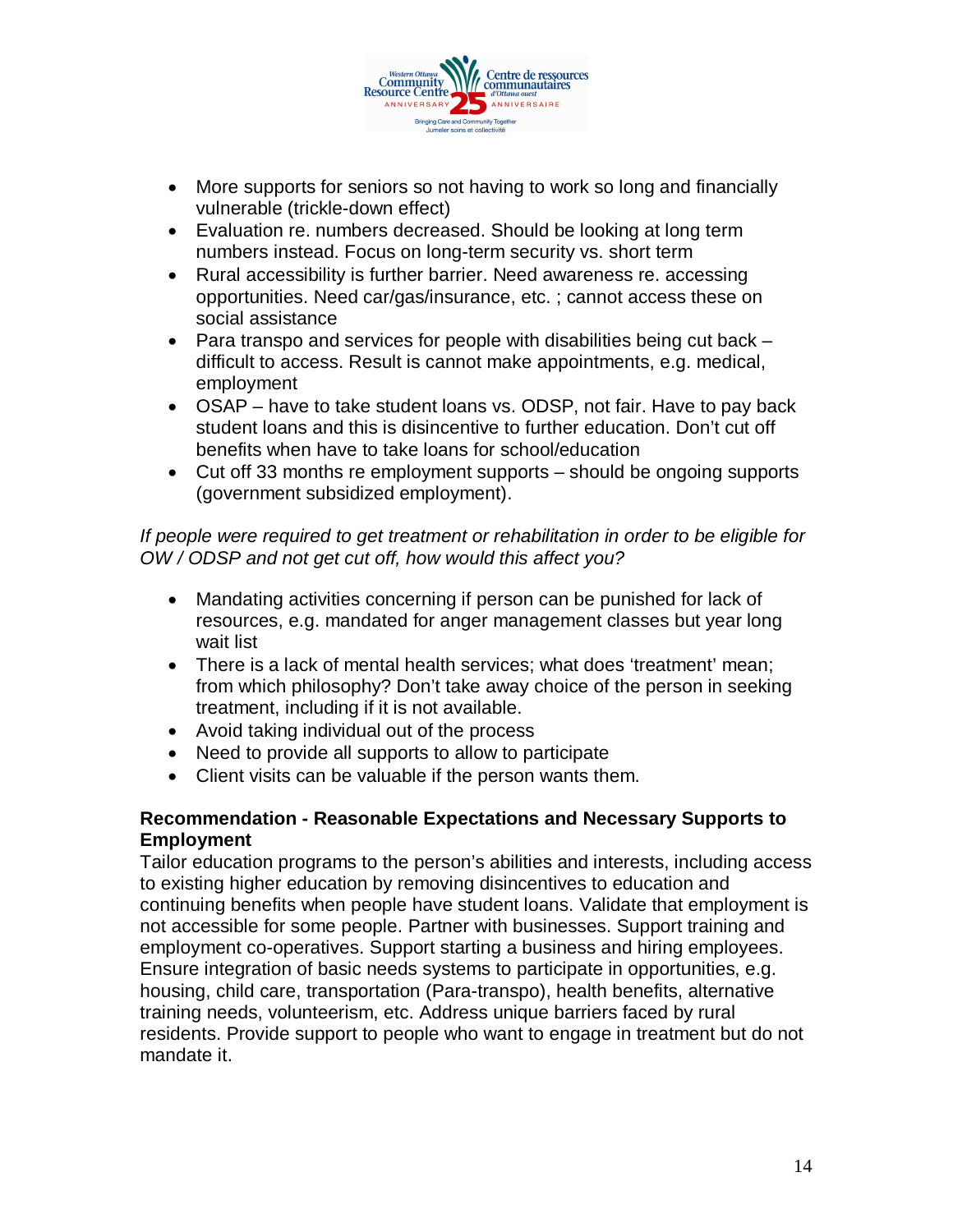

# **Money/Rates (Issue 2 - Appropriate Benefit Structure)**

*What basic needs do you have that you cannot afford right now?*

- Household costs, repairs (timely), e.g. insurance, flexibility to meet those needs
- Cost of living increase indexing (cost of food, gas, etc). Need realistic picture of the costs
- Be responsive and quick in emergency situations
- Issue where months have five weeks; fifth week is very hard. Benefits should be based on number of days per month.
- Child's salary (e.g. McDonald's) should not be counted as family income
- Need better respect for the individual and understanding of people living in poverty in the rural community, e.g. we have to spend more of our income on gas, car maintenance, property maintenance, and travel far distances to purchase groceries and access services – 20km for food, 35km to Royal Ottawa Mental Health Centre, General Hospital)
- Inequality because various rates in different municipalities, need standard rates with some adjustment for northern regions, etc.
- Increased integration of services, housing, social services
- Food need to afford, Put Food in the Budget nutritious food, cultural food, supplemental needs, dietary needs (e.g. gluten-free diets). Nutritionists, family physicians and oncologist have all commented that ODSP food allowance is inadequate.
- Need poverty line in Canada; need rates to bring people above it
- Meet cost of rent actual costs and mortgage/homeowner costs
- Cable, internet, phone should be added to basic needs e.g. CRTC digital conversions = no television for people on low incomes
- Special diet healthy food.
- Joint custody needs supports to better support full family/ both parents
- Forcing women to pursue child support, etc. is a pride/safety issue if the separation is related to violence in the relationship. Needs to be accessible. Discrepancy re. legal support of low income vs. 'have' spouse – need better legal access in multiple languages
- $\bullet$  Too 'nice', too much owned to be eligible forced to look the part, valuing re. 'not worth it', assumptions
- Increase rates (still not at pre-1990's rates)
- $\bullet$  Rates shelter portion needs to reflect reality of rent in region subsidized spaces not available
- Look at costs of shelters \$80 \$100 per day. Need integrated system!
- Special diet change language to basic needs for food
- Cover medical supplies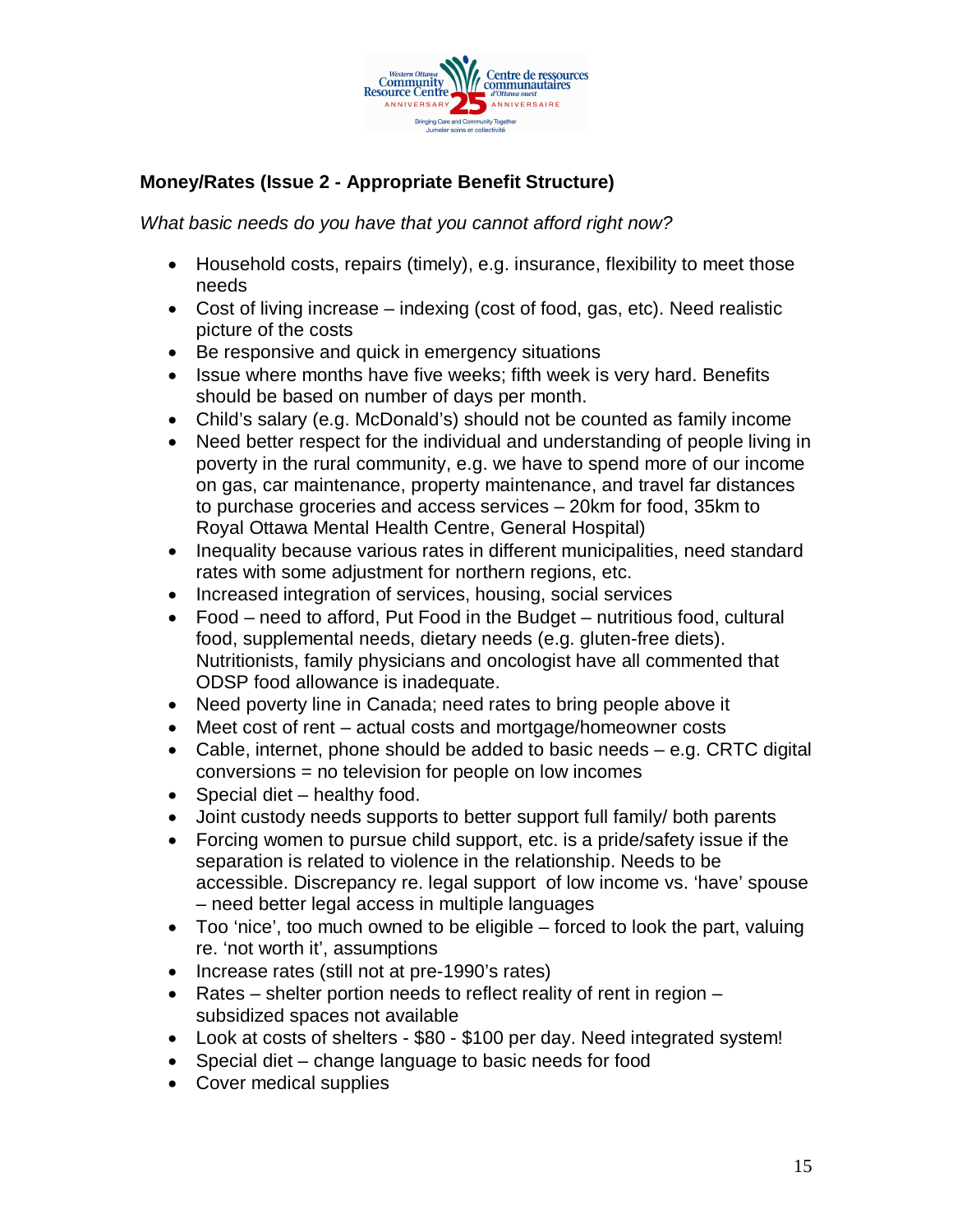

- $\bullet$  Leisure, recreation. Social, mental, emotional needs = long term health and wellbeing. Need to be recognized.
- Costs for physical therapy and swimming for back problems need to be covered
- $\bullet$  School fees supplies
- Education supplies all ages, children and families
- Acknowledge need for balance: work and play
- Integration of services quality child care a basic need but providers paid poorly (below minimum wage)
- Need a minimum safety net.

## **Recommendation - Appropriate Benefit Structure**

Increase rates to reflect actual cost of living, e.g. multiple-year wait list for subsidized housing. Recognize role of changing technology as basic need, e.g. cable, telephone, internet (high speed). Advocate for standard poverty line in Canada and set rates to bring people above it. Remove 'special diet' label and provide nutritious, cultural, dietary, and supplemental food needs as basic need. Address barriers faced by women fleeing violence in relationships. Acknowledge integrated social, mental and emotional needs for long-term health and wellbeing.